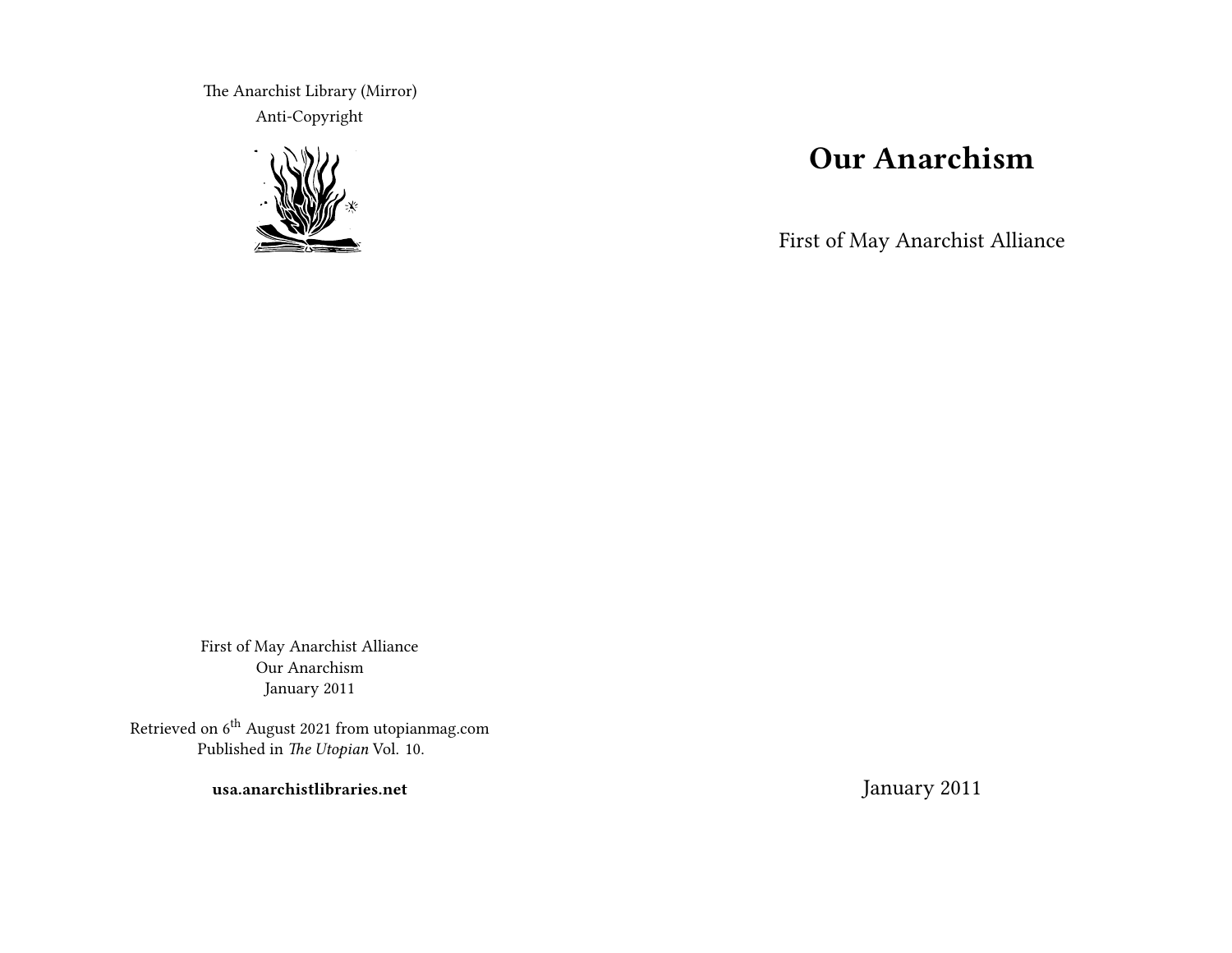The creation of the CSAC Inter-Organizational Labor Working Group, its subsequent meeting at the 2010 Labor Notes Conference, and the discussion of a publication are all important first steps. There is serious room and potential to develop an anarchist presence in the labor movement, attract new elements from outside CSAC and strengthen our existing localized work through this body.

We encourage the formation of other working groups in other diverse arenas of struggle. We have an immediate interest in communicating with folks regarding creation of anti-fascist and anti-empire/militarism working groups and are open to others down the road. Collaborative working groups with a public face and activity will strengthen our common movement.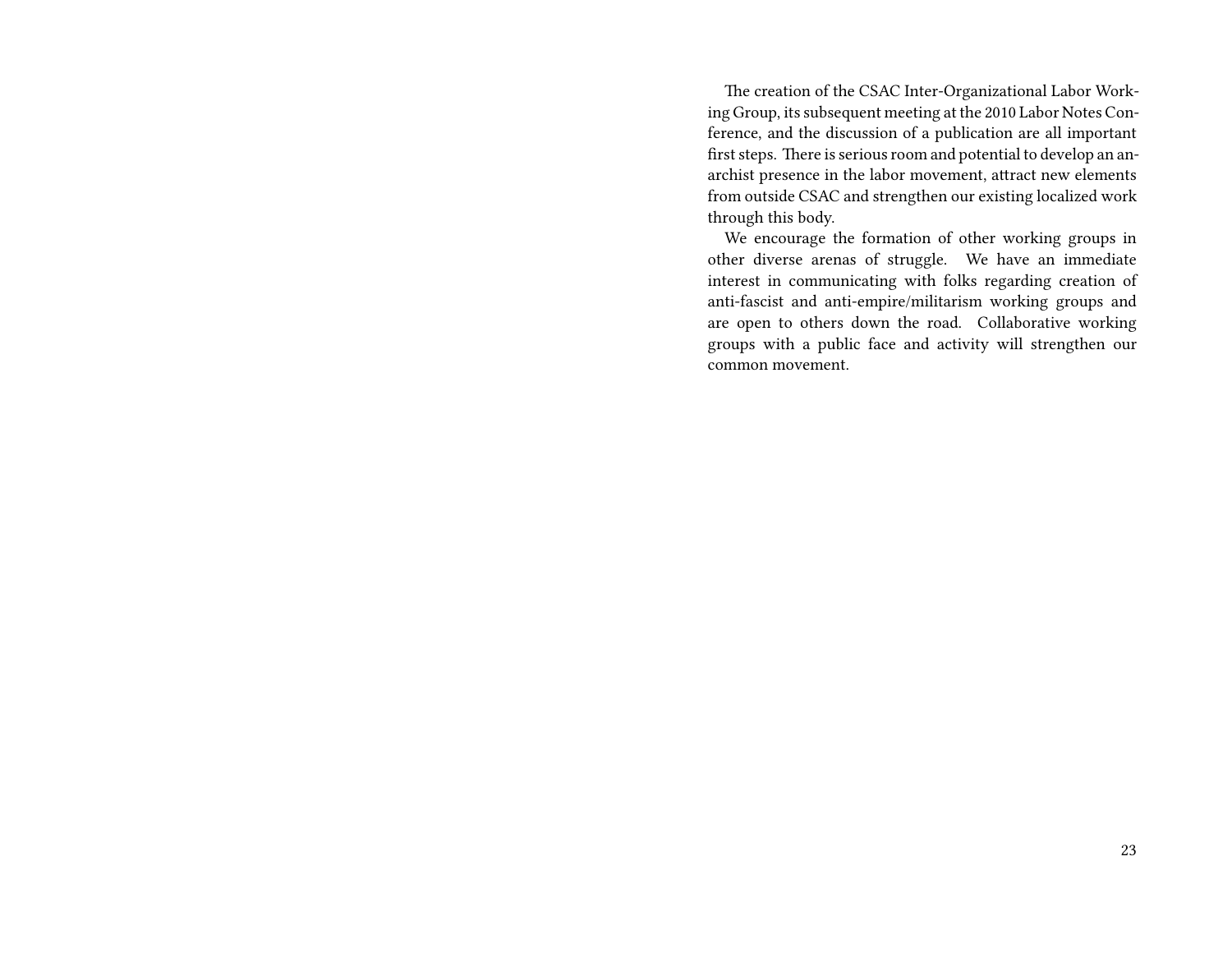mix. This is on top of their memberships' accumulated skills, experiences and connections. The projects of specific area activism help ensure a more outward facing stance and a much more diverse skill set.

We must be constantly tuned in to preserving and deepening all our organizations' anti-authoritarian character at all times. Pressures for effectiveness, delegation of tasks, uneven levels of education, experience and skills all are problematic but unavoidable. The attempts at remedy cannot be structural alone. Political questions of ideology, instrumentality, and values are key.

**In the coming period First of May defines its reason for existence and tasks to be:**

1. To defend and develop the ideas outlined in this statement. To dialogue and debate these and other questions of revolutionary strategy with other individuals and groups.

2. To consistently engage in popular anarchist education and agitation, especially its more maximal propositions.

3. To aid our members and friends in deepening and extending both their working class and movement work. As much as possible through our ongoing involvement in our current (semi)mass work.

4. To strengthen understanding and ties between antiauthoritarians on metropolitan and regional levels. We are for organizing circles/networks on programmatically and structurally minimalist bases to heighten awareness of each other's projects and conduct occasional joint educational and social events. To develop over time visible and coordinated presences for anarchists and anti-authoritarians at gatherings and actions of concern to wider layers of the populace.

5. To continue a commitment to the Class Struggle Anarchist Conference (CSAC) while advocating more focused and deeper political and strategic discussion and more coordination of concrete activity.

# **Contents**

| A Working-Class Movement 8                                                     |  |
|--------------------------------------------------------------------------------|--|
| The Unions $\ldots \ldots \ldots \ldots \ldots \ldots \ldots \ldots \ldots$ 10 |  |
| Marxist-Anarchist synthesis? 11                                                |  |
| An anarchism without hyphens 15                                                |  |
| Anarchism, Empire and National Liberation 16                                   |  |
|                                                                                |  |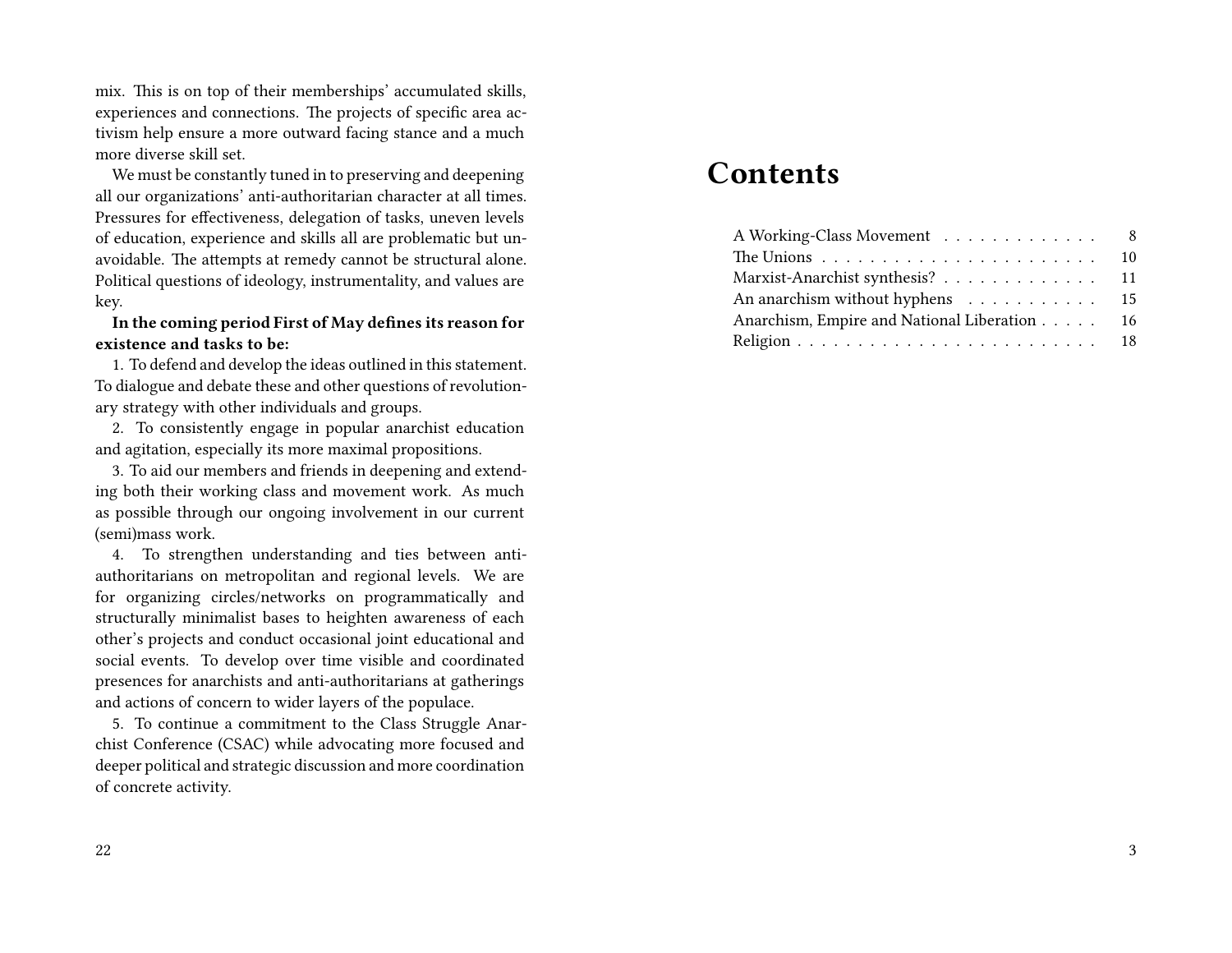this just as there can be no denying the truth that we need strong popular bases in countless locales.

Any serious, rooted and effective regional to North American anarchist co-ordinations/federations can only fully come together out of a rising curve of politicization, struggle and solidarity/survival organizing. The precise politics and organizational combinations of such formations will be shaped and worked out in struggle. However, it is crucial the discussion and initial steps begin in the here and now.

**We are for a common front in action and mutual aid of all anti-authoritarian and anarchist currents.**

We do not care whether the people and groups who step forward are coming from a similar interest in developing the anarchist tradition or are instead motivated to a libertarianegalitarian stance by different religious, ecological or political views.

We are for a simple and clear commitment to a) a free, decentralized and cooperative society achieved by a radical break with the system, b) direct and mass action, independent of conventional politics and c) a voluntary collaboration of individuals, groupings, sectoral and social formations charting their course through respectful deliberation and carried out in the spirit of all going forward together with none left behind.

We support federative efforts of a rich variety of groupings. In addition to regional and national organizations constituted around specific social and political programs and theories, we seek the direct affiliation of ongoing campaigns, clinics, kitchens, anti-fascist projects, autonomous worker and neighborhood centers, art and sports clubs, union caucuses, independent workers committees and radical unions, to name a few.

The wide-ranging nature of such an alliance can only contribute to its vitality and innovativeness. The programmatically specific groups can bring many valuable lessons past and present from the international anarchist movement into the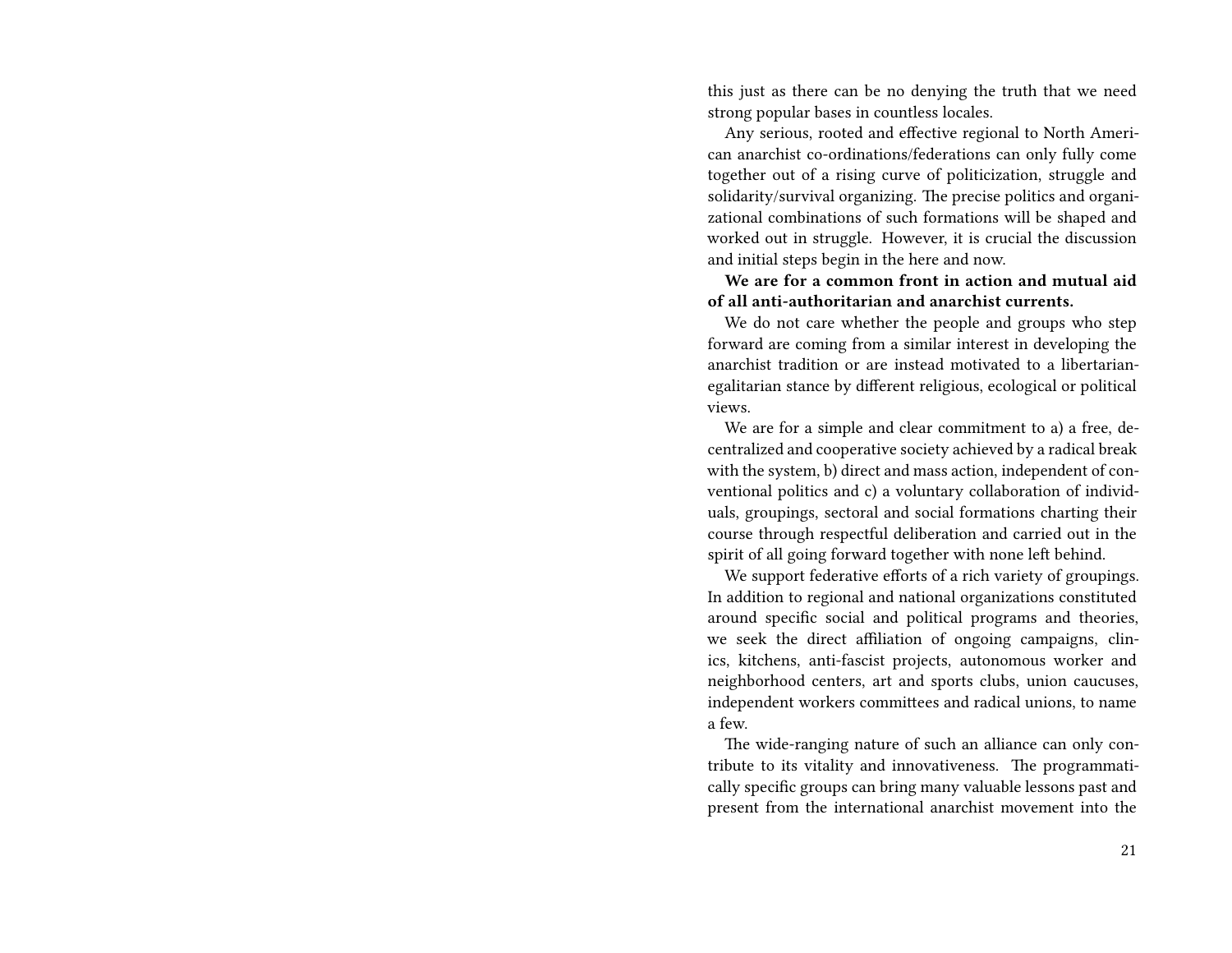ing broader left, in addition to launching and defining independent anarchist campaigns and projects.

The outlines and nature of this anticipated wider movement can only be speculated on.

We can be certain that it will be comprised of distinct social formations arising from various communities and sectoral concerns. Some formations will be short lived, but others will be of longer standing and a potentially radically shifting nature. New currents with an anti-authoritarian thrust will undoubtedly arise in and around these formations. Anarchist militants must be inside and contributing to such developments in addition to building independent projects.

Inside the broad movements, we will have to (along with the new currents) contend with forces committed to dominating these movements. Liberals – sometimes pressured and pushed by, but in general allied with more formally left-wing and even self proclaimed "revolutionary" organizations – will be attempting to isolate and block more radical elements and surges.

The liberals' goal is to subordinate the societal left to a conservative pro-capitalist strategy of cooptation and government reform (in the most limited sense of the term) in an attempt to stabilize the existing system by shifting and reshuffling some of the present structures of domination and exploitation.

In combating an ever more aggressive social movement of the right they will be hard put to come up with effective means of confronting and politically dividing this hard reality. Rather their timidity and statist methods could lead to ill and tragic results.

With enemies left and right the anti-authoritarian left will need to be organized. Serious future social/political battles will be played out on regional, national and international stages. The anarchist movement will need to develop organizational forms to coordinate at these levels. There can be no denying

20

*Note: This document was written, re-written, and "polished up" over several months, with the Final Draft completed in January 2011. It was drawn up before the tremendous uprisings across the Middle East, the stirrings of the workers movement in the U.S., or the horrible disasters in Japan. While we were as surprised as anyone over the particulars of these developments, in many ways these events have confirmed our attitude expressed in this document: The possibility of revolution, the decisive role of the working-classes, the importance of participating in the emerging mass movements as anarchists, the need to incorporate religious people into antiauthoritarian organization, the obligation to oppose Empire, etc. We cannot see the future, and we anticipate much of what follows will need to be re-examined, re-worked or replaced – but for now it still serves as a useful summation of where we are at.*

Over the last year the Michigan-Minnesota Group has begun to reconstitute ourselves from a long-time affinity group into an anarchist organization of struggle, First of May Anarchist Alliance (M1). We aim to build a trans-continental anarchist organization that is firm on anarchist core principles, adaptable to changing terrains of struggle with a mind set open to new ideas, influences and techniques. We intend to participate in a range of anti-authoritarian and anarchist formations as well as carry out our own independent work in broader arenas. We have some specific concerns and points of view that warrant an organized existence independent of any existing group.

The following statement is by no means a comprehensive or detailed elaboration of our views. Its purpose is to give people some sense of where we are coming from.

M1′s affinity is built around four principles:

- 1. a commitment to revolution
- 2. a working class orientation
- 3. a non-doctrinaire anarchism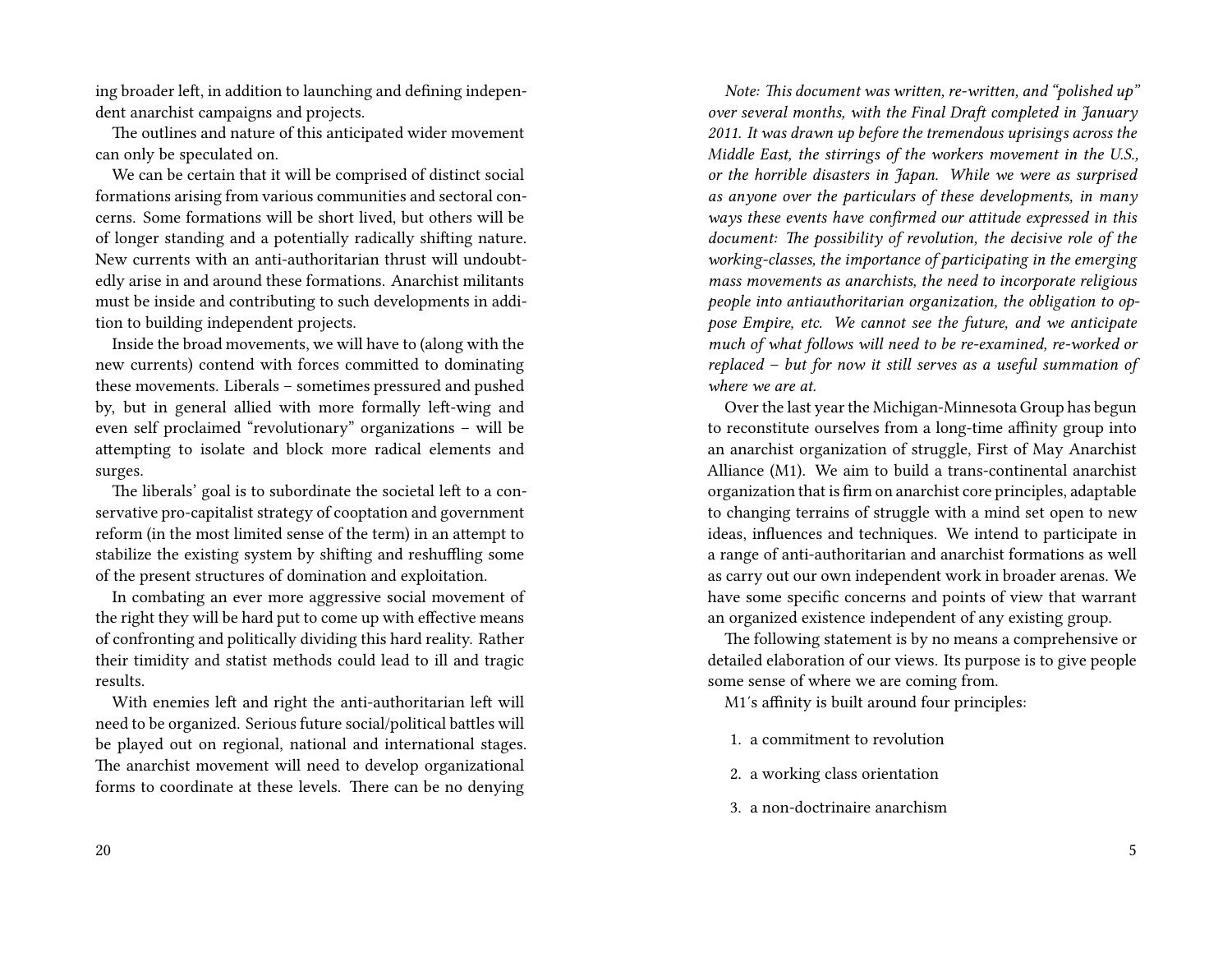4. a non-sectarian and multi-layered approach to organization

*REVOLUTION:* Anarchism is not only direct action, decentralization, and dissent from capital, the state and an array of oppressions. It is not just about struggling to ensure that the practices and processes of the movements we are part of reflect our libertarian and egalitarian values. It is also about putting "Revolution" out there in the many discussions and debates about where society is going.

Overturning the system has long been a moral imperative given the toll it has already taken on people and the Earth. Now a radical leap to an alternative society is becoming an increasingly necessary act of ecological and social selfdefense. We must not hide this evaluation from our coworkers, neighbors, classmates or our social movement friends and comrades. It is the need for revolution that, in part, motivates our broad feelings of solidarity. It is the purpose, program and plan that impel our many acts of resistance.

We all need to wrestle with the problem of raising revolution in day-to-day life and activism. It is not easy to do this in a fashion that does not seem fantastic, delusional or perfunctorily tacked on. The present period has been one of intermittent and relatively low levels of struggle and political consciousness. There has existed a constant pressure to downplay the more radical and maximal aspects of our politics. Against this tendency to conservatism we are committed to the development of a more fully elaborated and popular conception of anti-authoritarian revolution and the role of anarchist revolutionaries in its realization.

The potential for a sustained break in the current order of things has been growing. Two draining wars in Iraq and Afghanistan; Katrina and the BP gulf oil spill; the banking collapse, foreclosure crisis and ensuing severe recession (and a litany of other calamities and crimes) have caused large

6

us in struggle and is interested in our fuller views should they be subjected to bigoted humor or background banter about believers, Jesus, Allah, etc.? When it is their personal version of religious belief that motivates their own resistance and feelings of solidarity? It happens in our movement, all too often.

How one acts in the world should be the basis of our revolutionary affinity. We do not care what personal philosophy motivates a person or group to a similar anti-authoritarian outlook /fighting stance. We argue with folks on issues involving incontrovertible facts (such as evolution). We confront and struggle with people who harbor reactionary and/or patriarchal planks of theology (politics). We actively resist religion-based authority. At the same time we do not discourage or closet those aspects of personal belief that bring people forward as revolutionaries. The movement we need must be mass, determined, and open to latter day John Browns, Zapatas, Dorothy Days, and Malcolms.

A look at the past Civil Rights / Black Liberation Movement and a close look at some of today's organizations and protomovements underline another lesson. We see significant activity by faith-based organizations in social justice activities ranging from immigration and anti-war, to workers rights to urban mass transit amongst others. These formations are still defined and limited by their liberalism, but are attracting a new layer of energetic activists amongst youth and workers to the social democratic aspects of their politics. In coming years the cauldron of struggle will undoubtedly lead to a radicalization of elements, if not wings of such organizations, coalitions etc. We should not leave unnecessary obstacles stand between us and such developments.

*NON-SECTARIAN AND MULTI-LAYERED APPROACH TO ORGANIZATION:* We are for the creation of antiauthoritarian/anarchist federations of regional, national, continental and even global dimensions. Such federations must be of a mass character and able to intervene in and influence the com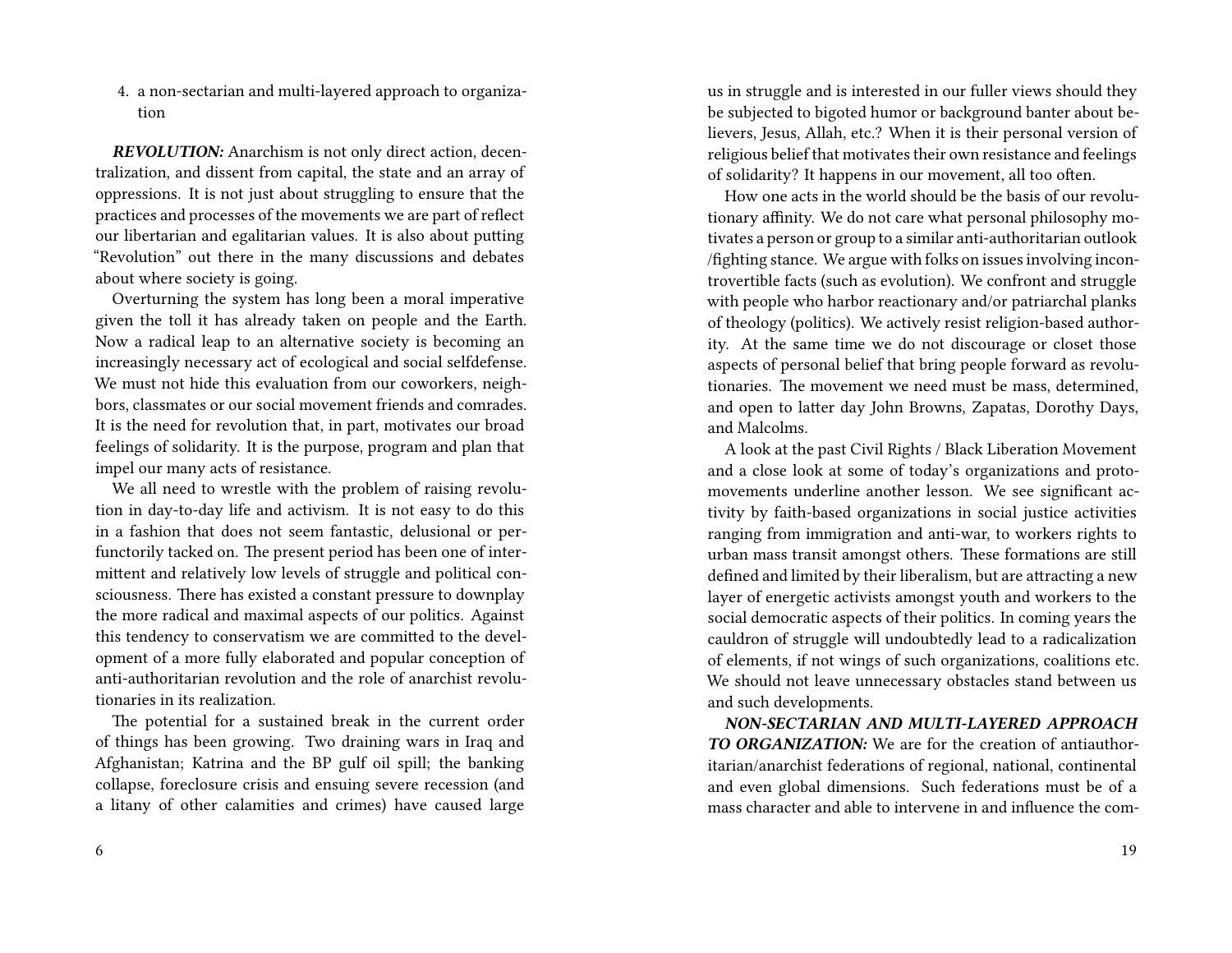look and feel different than previous eras. We will continue to study and discuss the implications of these changes and what they mean for our work.

# **Religion**

Anarchists and anarchist organizations have overwhelmingly seen themselves as militantly atheist. Given our movement's history this is not surprising. Russia, Italy and Spain are at the center of most anarchist history. These were societies dominated by single state churches intertwined with particularly reactionary landowning classes. So it is also no surprise that much of the opposition to these obscurantist regimes was militantly anti-clerical. Today's anarchist movement was also largely born in struggles against conservative and reactionary mores epitomized by the so-called Christian Right. No small wonder our movement has maintained an irreligious stance.

M1 jettisons this stance because we believe it to be an unanarchist but understandable holdover from our past. Further, we believe it to be a roadblock to deepening our movement's presence in many sectors of the working class and oppressed.

Hypocrites aside, spiritual belief is intensely personal. Anarchy's bedrock is the defense and development of each unique human personality. The social revolutionary aspect of anarchism comes from the realization that gender, ethnic, class, sexual and other oppressions and exploitation do violence to personhood and must be resisted collectively. If we liquidate individuality in the course of our collective endeavors we position ourselves on the same slippery slope as the authoritarians.

Our experience shows that some folks will respond to our activity and organizing and step forward motivated by their religious beliefs and values. Many assume that our activism is also motivated by such beliefs and are surprised to find we hold atheist views. If someone of religious outlook unites with numbers of people left, center and right to have their faith in the system and the elites severely shaken.

A real break will entail the rise of ongoing mass movements left and right. The outlines of this can already be seen in the mobilizations/counter-mobilizations and debates around healthcare, immigration and culture/religion (in particular the political and physical attacks on Muslims).

These developments portend dangers as well as possibilities for action. We cannot trust simply in the course of events to take the broadly left-wing movements into fundamentally attacking the underlying system itself or developing a truly antiauthoritarian character. We cannot confine our role to getting people into motion around their immediate concerns and trusting an unseen logic of struggle to lead to evermore radical and anti-authoritarian results.

A progressively unfolding Left strategy of "one step at a time" will not suffice. We must wage a conscious fight for a revolutionary and anarchist outcome in the here and now if there is ever to be an advance in that direction.

*A WORKING CLASS ORIENTATION:* We want an anarchist movement weighted towards and rooted in the working class and poorer sectors of society. The working class has the potential to both shake and reshape society. We do not dismiss the skills, concerns or contributions of other strata – but a solid working class component is necessary to any fully liberatory and egalitarian social transformation.

If the working class is to be a force for liberation, sizeable numbers must turn away from the concept of defending or restoring a precarious "middle class" existence. (In other words, fighting for re-inclusion into a social and environmental arrangement that is proving itself to be ever more unsustainable.) Instead we must champion independent working class organization that aggressively encourages and defends the struggle and self-organization of all the excluded and oppressed as allies in a fight for an alternative society.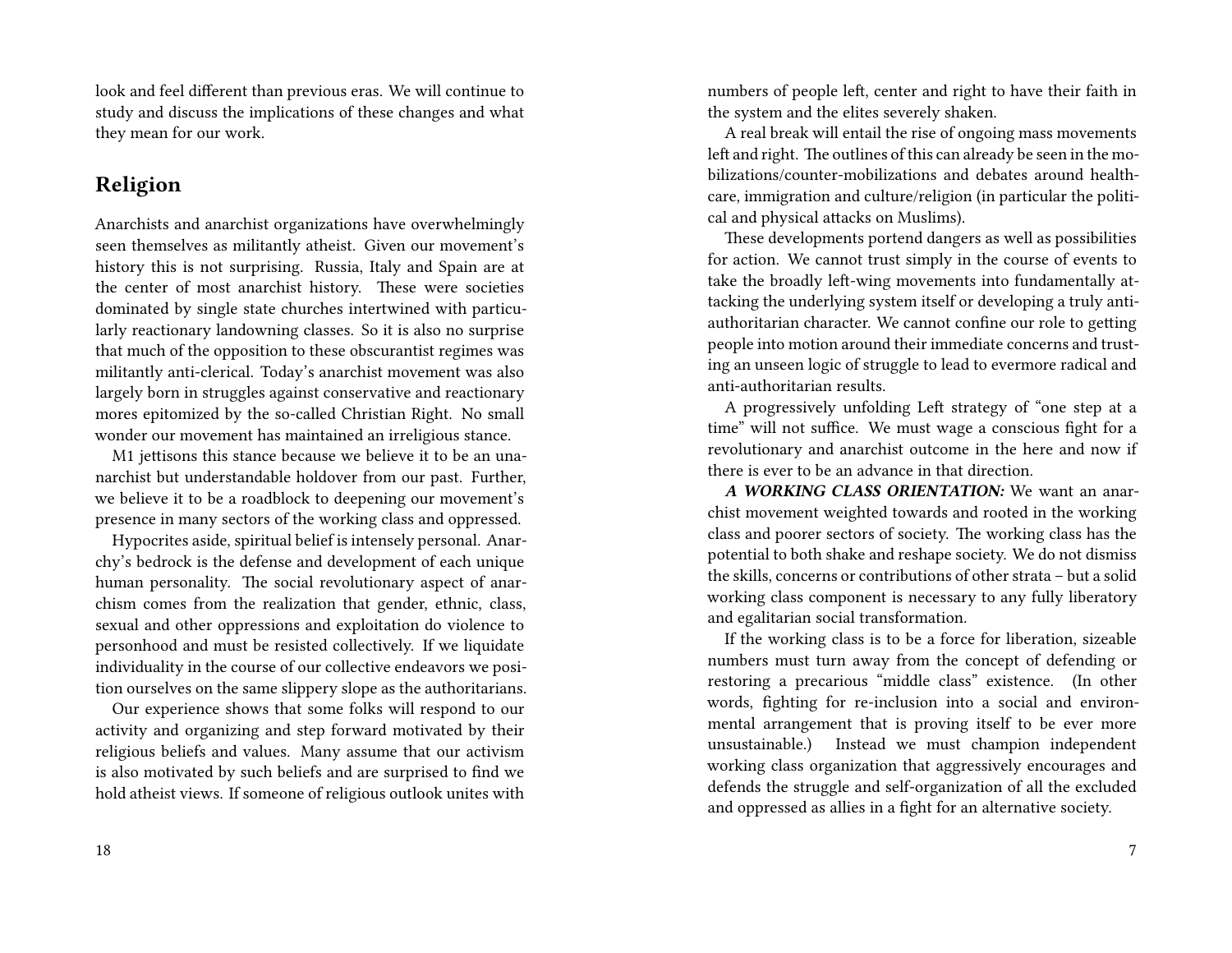Anarchists must increasingly put ourselves in positions to help create such developments. As individuals and collectives we need to carefully assess where we work, live and organize. In these settings we must systematically build our personal and political relationships through involvement in a range of struggles small and large. We should not devalue as non-political the personal acts of solidarity, compassion, and love. Conversely, we should not assume any lack of interest in our grander or more controversial ideas.

We must remain intimately involved in the lives and debates amongst rank and file working and poor people. So we oppose the widespread trend of taking paid staff positions in the unions and non-profits that would place us outside of the grassroots and dependent on and tied to reformist hierarchy. Similarly, while we need a movement that includes serious intellectuals and artists, we must also be on guard against the negative aspects of academic careerism and sub-culture isolation.

Our priority is building personal-political networks within the working-class with our co-workers, neighbors, classmates and their/our families, and developing revolutionary nuclei from within those networks. Workers have numerous familial and community ties to aid in such an endeavor.

#### **A Working-Class Movement**

Armed with anarchist principles and concepts (and a good bit of energy and creativity) we must try and resurrect a culture of working class independence, direct action and solidarity on an ever-widening scale. We must push for diverse self-organization and the cooperative development of alternative/decentralist strategies for addressing societal problems outside of and in counter-position to conventional governmental structures.

For those of us living and working in North America we have a particular responsibility to oppose the ongoing wars of occupation in Afghanistan, Iraq, and Palestine and other countries around the world. We must help build anti-war consciousness, movements and actions, as well as stand firm against the racist hysteria directed against Muslim, Arab, and East African communities here.

The criminalization of supporters of the main movements in Palestine, Lebanon, Somalia and other countries prevents anti-war movements and those immigrant communities from fully expressing themselves and engaging in dialogue and debate about the course of struggle. We must oppose this criminalization even as we clarify our critique of the dominant or other specific resistance organizations.

We believe it is vital that the costs of Empire be raised in our mass work in the Labor movement and other social movements. The wars in the Middle East are directly tied to the massive cutbacks being demanded by the bosses and politicians in education, social services and retirement. It will not be possible to resist these cuts or make demands for our communities needs without confronting the costs of the war machine. Any base built on narrow trade-union demands will not be sufficient to develop the revolutionary nuclei needed to help create the challenge needed.

Our understanding of Empire includes not only the outward projection of economic, cultural, and military domination but also that the US and Canadian states themselves are built on the colonization of Native land in North America. Our consistent opposition to Empire must mean an opposition to the US state. Our vision is of the Empire dismantled, not some red flag raised at the White House.

We also understand that the organization of Empire is not static and that the continuing globalization of capital and the rise of international economic and supra-state institutions will mean that both imperialism and the struggles against it will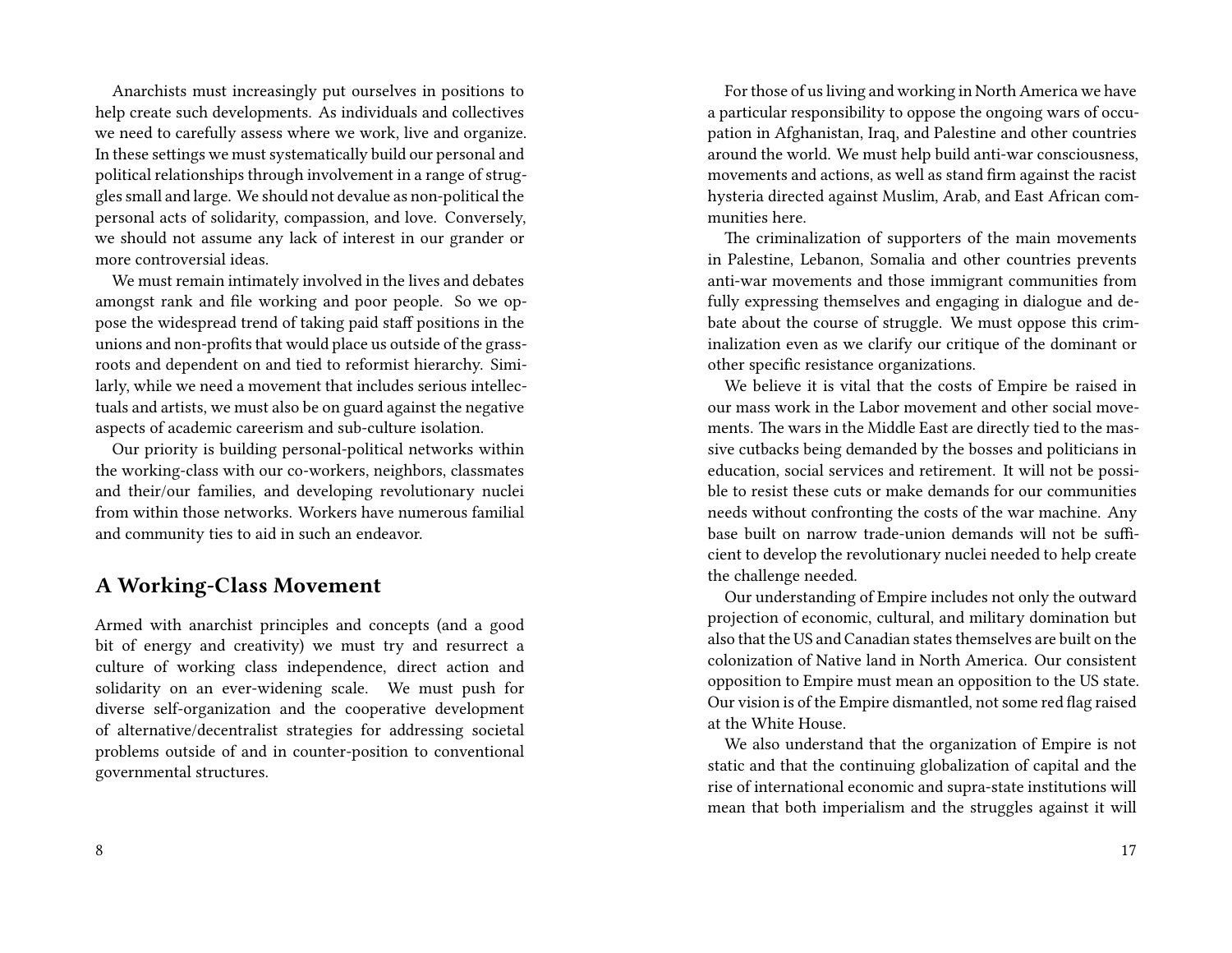termined to build a group with coherent anarchist politics and the ability to carry out work and discussions democratically. But we do so with both a sense of humility and an understanding that the politics we wish to develop does not currently reside in any one of the anarchist sub-schools.

# **Anarchism, Empire and National Liberation**

Two approaches have dominated the modern anarchist approach to national liberation movements. Both are inadequate and have helped ensure anarchism usually remained on the sidelines of the major struggles against imperialism and for self-determination.

The first approach condemns all national liberation movements – from top to bottom and across all tendencies – as inherently capitalist and statist and therefore as equal an enemy as Empire. This then justifies abstention from solidarity with those people under the gun of imperialism. Besides being entirely immoral, this practice leaves anarchist ideas and methods off the playing field of the imperialized world.

The second failed approach also removes anarchism as an independent political pole, by uncritically backing whatever force or leader is fighting against (or posing against) US or other imperialism. The traditional anarchist critique of hierarchy, the State, and patriarchy are pushed to the side in order to support the "leadership" of the resistance.

Against all this we promote anarchist participation within movements against Empire and for self-determination, advocating anti-authoritarian, internationalist, decentralized and cooperative societies as an alternative to social democratic, state-capitalist or religious fundamentalist opposition projects. We see this as in keeping with the best traditions from the anarchist movement.

We fully understand this will involve an uphill battle of methodical education, agitation and organizing. The goal is an anti-authoritarian united front of whatever sections can be mustered of wage labor, immigrants, the excluded urban and rural poor – and grouping around itself sympathetic independent craft and service people, shopkeepers, small farmers, artists, scholars, health and science professionals. We see this being done through conferences, assemblies, councils and common struggle of an array of collaborating formations.

If of enough weight and mass such a united front could act as a type of societal rallying point against the irresponsible and corrupt capitalist and political classes, the racist and nationalist right-wing movements and a general social dissolution.

The history of capitalism is inextricably bound to white supremacy and patriarchy and has thus left deep structural legacies of inequality in the economy and society. Despite advances on the front of formal equality, the declining and shifting economy coupled with the neglect of the social and educational infrastructure has marginalized large sectors of the population, creating a growing class of permanently excluded. This has fallen heaviest on Black, Brown and Native peoples. Poverty continues to be heavily "gendered" toward women and children. The struggles against patriarchy, racism, and capitalism must become one.

A working class orientation does not dismiss or neglect the need for organized autonomous movements of people of color, women, GLBTQ or other people even if they are of a mixed class character. Anarchists must be active in these formations (and in support), working to cohere the more militant elements around these movements' more radical demands as well as direct action alliances with a range of other popular and working class struggles.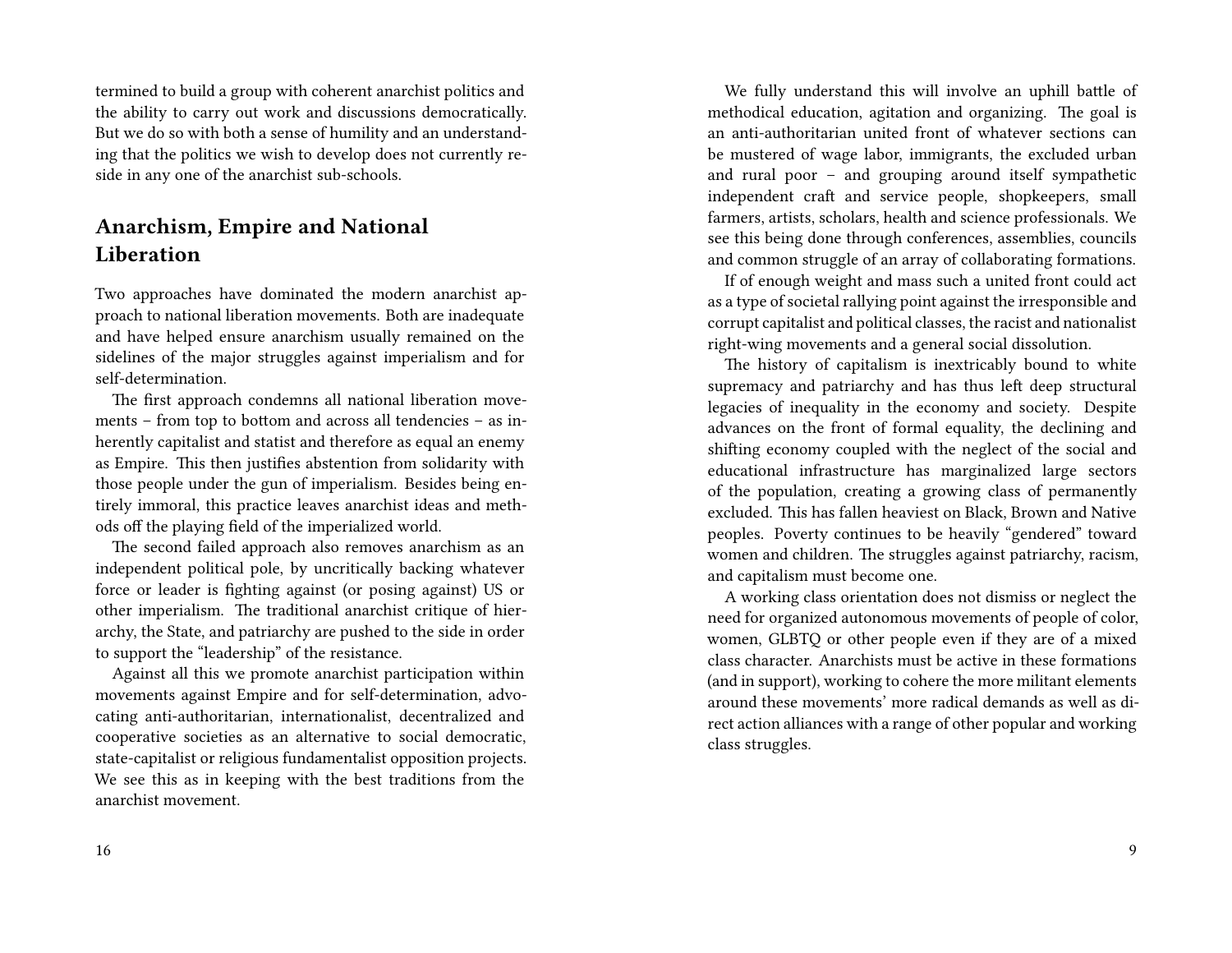# **The Unions**

We see the mainstream unions as having a dual character. On the one hand, the unions over the course of time (and some from the beginning) have integrated themselves into the regular functioning of capitalism, becoming reliable partners in economic management and political theater with the ruling elite. On the other hand, despite this (or not), the unions maintain a space where workers struggles do emerge and are either bottled up or push forward. Our approach is therefore not limited to a single organizational tactic.

We are opposed to the pro-capitalist union bureaucracy, have no illusions in any "movement" from above, and thus reject a simplistic "Build the Unions" approach. But depending on the workplace, industry, and union we fully expect to also participate within the unions, union reform movements, or rank and file and "extra-union" groupings – as revolutionaries and anarchists. We would need to carefully assess any bids for elected union/community positions, being clear on what we are trying to accomplish, what we really could achieve, as well as the duration of time spent there.

We are also part of and support the re-emerging I.W.W., Workers Centers, Workers Assemblies and other labor formations outside of the mainstream unions. We plan on further elaborating our perspective on the Labor Movement in the future.

*FOR A NON-DOCTRINAIRE ANARCHISM:* Our anarchism is both revolutionary and heterodox. We maintain hostility to conventional politics. We are opposed to the programs and methods of the various union and movement bureaucracies, including their most left variants. We are not fooled by authoritarians on the left, who opportunistically clothe themselves in elements of anti-authoritarian garb, but haven't seriously examined their past and present practices.

10

wards self-perpetuation. However, the Insurrectionists create an ideology with its own particular fetishisms and by doing so promote a rather dogmatic program regarding acceptable (non)organization and tactics.

While we welcome a radical approach and a confrontation with reformism (including among anarchists), we are not impressed with any lazy caricature of insurrection. Poorly thought out "militancy" uncritical of its isolation from broader working-class communities and social movements offers little threat. The Black Bloc, for instance, has gone from being a useful show of force and protection for the anarchist movement, to, too often, an isolated and state-scrutinized cultural ghetto with limited reach and influence.

The revolution cannot be "mailed-in." The recent actions of the "Informal Anarchist Federation" in Italy show a callous disregard for working-class casualties and a complete tonedeafness to the real needs of the struggle and of the ability of the State to take advantage of their actions to solidify control and maintain the initiative.

Our critique of "Insurrectionism" is not a rejection of militancy and self-defense, nor a consignment of the fight to the distant horizon. Our members' history and experience, particularly within the anti-fascist movement but in other struggles as well, is one of building popular combativity, developing our capabilities, and in general, keeping the insurrectionary arts alive.

### **An anarchism without hyphens**

From the above we hope to show our commitment to listening and learning from a number of different traditions and trends within anarchism – without painting ourselves into a narrow ideological corner. This should not be confused with favoring a slop-bag organization with no clarity or direction. We are de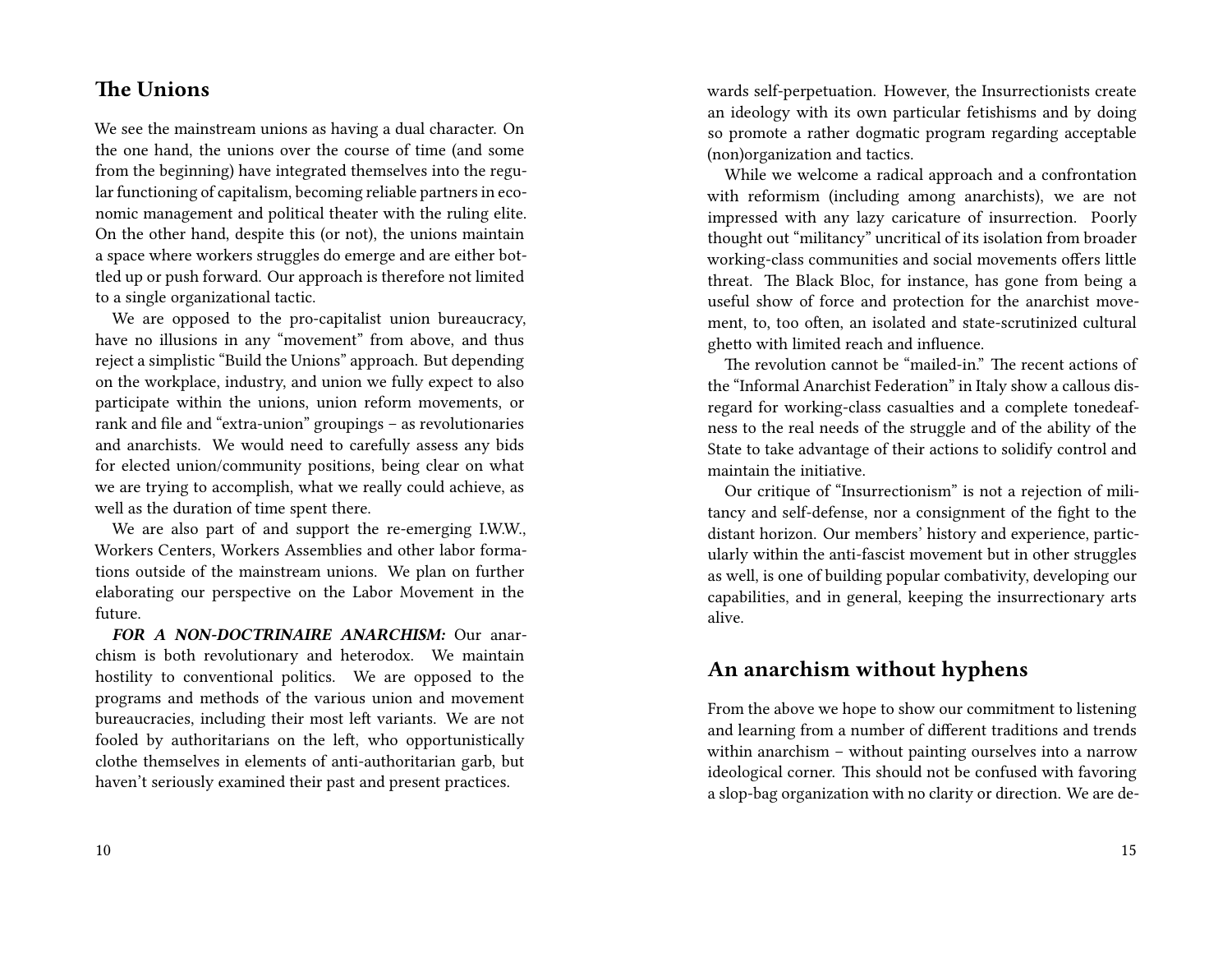risks. The areas – whether in full capitalist development or abandoned – become bio-catastrophes.

There is resistance ranging from rural insurgencies waged by peasants and indigenous peoples, to independent organizing within the walls of the factory-cities. Tendencies within the green anarchist movement would ignore these struggles, heralding instead the mere collapse of industrial society. We argue for the linking up of the rural and urban forces into a movement that can reshape the terrain imposed upon us by capitalism.

In some of the de-industrialized cities abandoned by capitalism, including where we are active, new movements of community farmers, food activists, and "take back the land" projects have emerged. These new formations are creating networks stretching out over entire regions, encompassing city, suburb, and more traditionally acknowledged farmland. We defend these autonomous projects and support linking them up with oppositional social movements.

We absolutely oppose significant trends within the "green" movements that embrace anti-human and anti-working class ideology. We reject and will fight any and all racist and sexist ideas, for instance those that oppose immigration and support population controls.

**Insurrectionism.** We do not believe that the revolutionary change needed can be achieved through an accumulated series of reforms or by an expanding community of antiauthoritarian practice. There will need to be an uprising of the oppressed and exploited against the ruling class. Land and workplaces must be seized, police and military disarmed, and the will of the rulers broken. A mass and popular insurrection will be necessary for the revolutionary transformation we seek.

This clear need has prompted several trends – anarchist and others – to identify as "Insurrectionists." The Insurrectionists reject left bureaucratic movement management and mediation and are rightly suspicious of organization that tends simply to-

# **Marxist-Anarchist synthesis?**

There are those who believe some kind of synthesis of anarchism and Marxism is needed. There are others who are attracted to developing various strains of councilist, autonomist, or libertarian Marxism. We reject this approach. There is no question that Marxism has been the dominant left-wing framework for most of the last century. We must learn what we can from the wide array of thinkers and fighters from that tradition – but from our viewpoint Marxism is too corrupted by its decidedly centralist, elitist, determinist, and amoral core to offer a framework for working class and human liberation.

We will engage in debate, discussion, and joint work with serious and honest people and movements from the Marxist currents. We will seek to clarify commonalities and differences, all the while defending anti-authoritarian positions and approach. Indeed we would like to recruit some of the Marxists to our anarchist program.

We believe anarchist theory and practice needs to be renewed and elaborated. While there are limits and deficiencies in the realms of theory and practice, there is also much past and present in anarchism to uncover, weigh and draw upon. This history is rich and continues to provide a substantial basis for a viable historical trend and a present day fighting movement.

What follows is our both our assessment of varying anarchist positions as well as thoughts on areas of anarchist debate. It is our attempt to provide a greater outline and sense of how we view the broad anarchist traditions. The following also represents in many ways both the influences as well as our points of departure.

**Anarcho-syndicalism.** Anarcho-syndicalism has much to recommend in it. It has a working class orientation, a strong sense of organization, and rightly gives great importance to direct action and the general strike. One of the deepest transfor